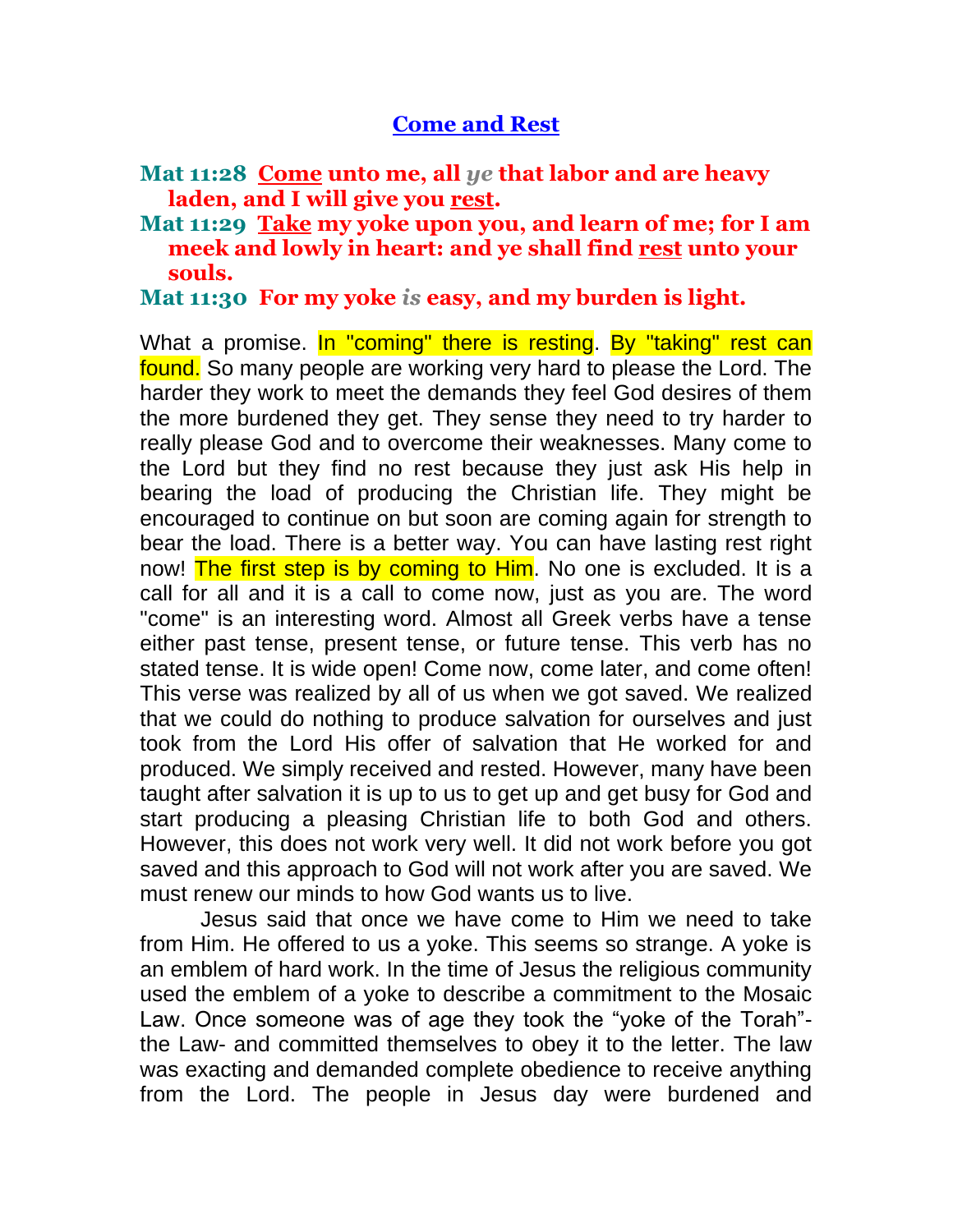completely exhausted and empty! He offered them a new way of living. He offered them a new yoke. It was a new system of working. It was working that came from resting! To operate in this new way there must be something learned. Jesus said, learn of me! What was Jesus teaching that would cause them rest in the midst of their work? A few verses before this passage Jesus disclosed the secret that He wanted to teach. It was how Jesus Himself operated and stayed at rest.

## **Mat 11:27** "My Father has given me all things…

Here is the secret of the powerful life of Jesus. He said the Father has given me all things. Jesus never tried to produce for God. He only manifested and acted upon what God gave to Him!

I never found rest and victory in my personal Christian life until I had learned this principle. For so long I tried to overcome habits and sins by my will power and efforts. I tried to do it even by spiritual things such as Bible study and prayer. I made these works to produce for God. I am so thankful that it sank into my heart one day that God does not want me producing for Him at all. He wants me to live FROM Him! It was a glorious day that I quit my day job in the Christian **production** department and got reassigned to the **receiving and shipping** department. I am much better suited for my new position! I was specifically made to perform this function. Now I work but it is no longer I but the Lord that works in me! I now only distribute what Jesus gives me and what Jesus gives to me is Himself! He is victory, He is holiness, He is healing, He is peace!

 Jesus offers a yoke to you today. In the times of Jesus a yoke had two openings in it for two horses or oxen to be yoked together. A younger weaker ox was yoked with the stronger. The stronger ox actually did more of the work than the younger weaker one. Jesus wants to be in the yoke with you. However, He wants to be the producer of the work and He wants you to walk along and enjoy the ride. The Christian life is work but it is a work of rest. The Christian life involves many works but now they are works of faith. Come unto Him today and receive all from Him. Walk with Him resting in His power and strength working for you and in you. You have been joined and yoked to Christ by the Spirit of God.